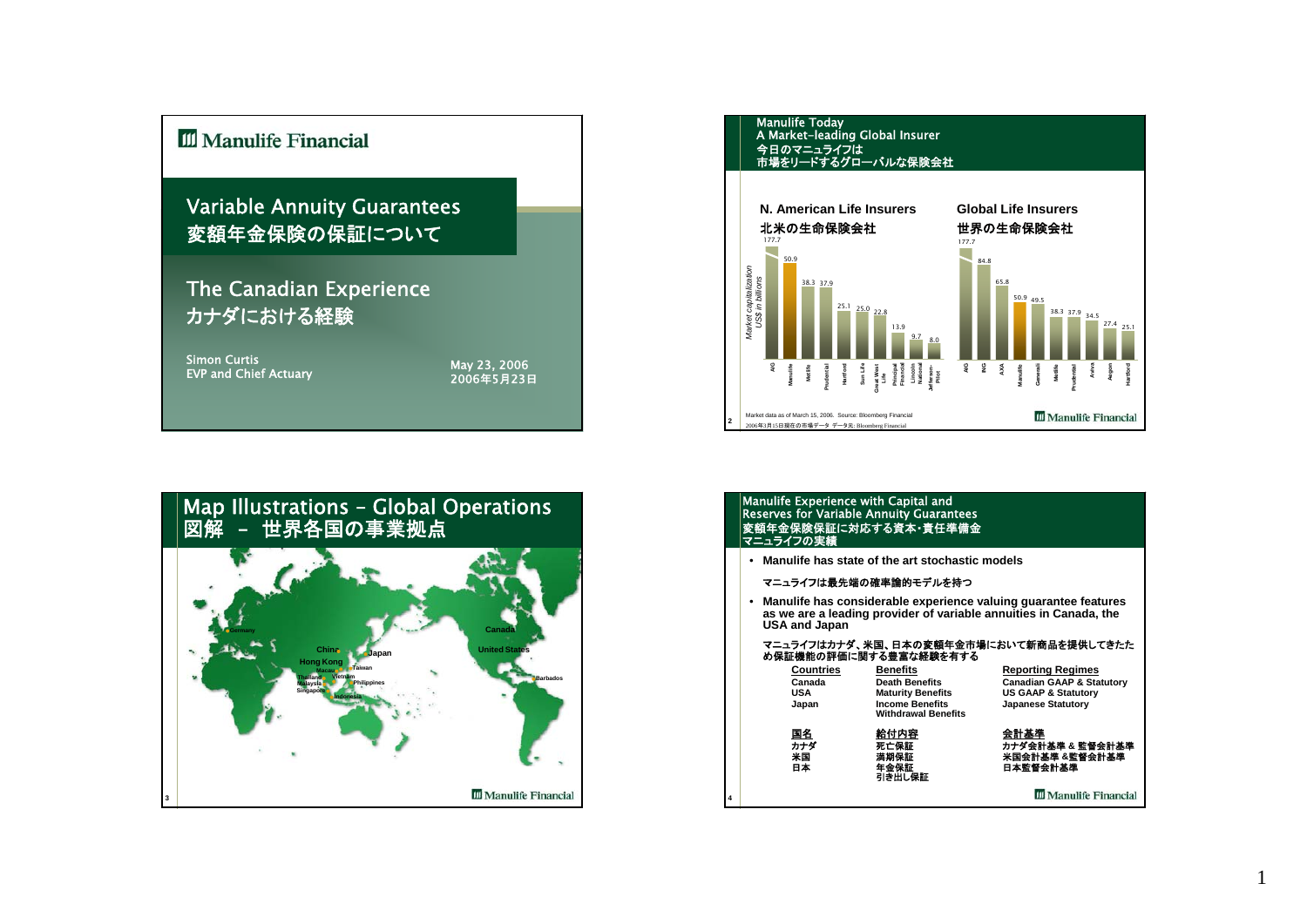

1. For solvency measurement, reserves and capital are considered together

**7**

ソルベンシー評価については、責任準備金と資本を一体で 考慮

**M** Manulife Financial

# History 経緯 • **Canadian Institute of Actuaries (CIA) established a Task Force in 1999 to investigate how to establish appropriate reserve and capital requirements for these stronger guarantees**

**<sup>1999</sup>**年、カナダ・アクチュアリー会**(CIA)**はより充実した保証内容に対する 責任準備金・所要資本の適切な設定方法を調査するためにタスク・フォースを設立

• **Task Force report in 2000 proposed a framework that was subsequently adopted by the CIA and the regulator (OSFI) to establish reserves and capital**

**6**

**8**

**2000**年のタスク・フォース報告書では責任準備金・資本設定のための計算基準が提案され、**CIA**と金融機関監督当局**(OSFI)**が後にこれを採用した

**M** Manulife Financial

# Key Components of Canadian Framework カナダ式計算基準の構成要素

• **Key focus is an integrated measure of "Total Balance Sheet Requirements" (TBSR)**

最も重要となるのは「最低保証リスクに対するバランスシート所要額」 **(TBSR)**

- • **For solvency, the focus is on losses in the extreme (tail) scenarios** ソルベンシーでは極端な(テイル)シナリオにおける損失を重視
- • **The breakdown of the TBSR requirement between reserves and capital is a secondary consideration**

### 所要**TBSR**を責任準備金と資本の間でどのように振り分けるかを次に考慮

• **Determination of reserves and capital separately introduces a material risk of under provisioning or over provisioning for the balance sheet exposure**

責任準備金と資本を個別に決定するとバランスシート上のリスクを過大・過 少評価する恐れが大きくなる**III** Manulife Financial

## 2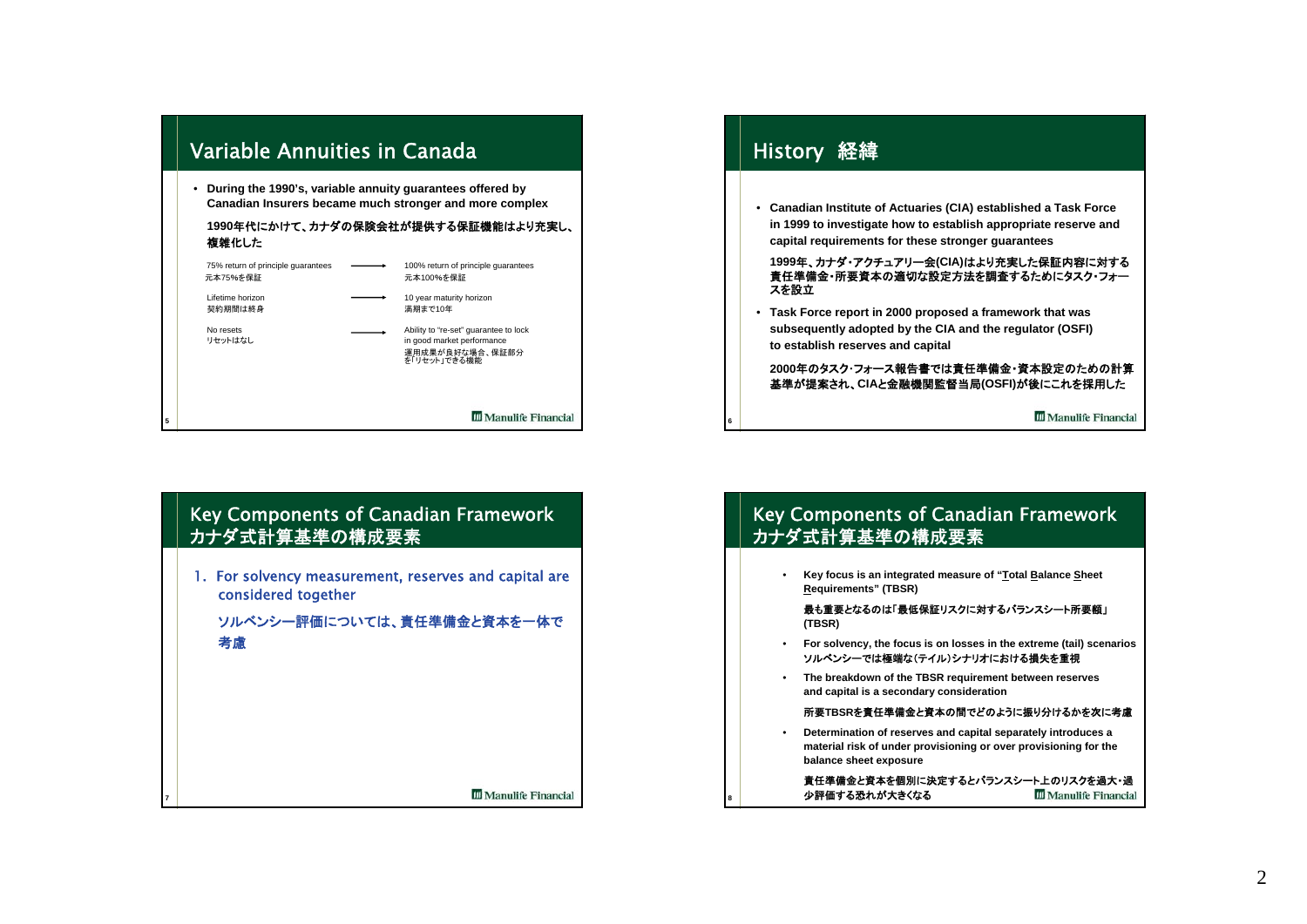

3.CTE Models (Conditional Tail Expectation) are the best measure to look at extreme scenario losses

**11**

CTEモデル(条件付テイル期待値)は極端なシナリオにおけ る損失の扱いに最適な測定法

**M** Manulife Financial

# Key Components of Canadian Framework カナダ式計算基準の構成要素

• **Simple "deterministic scenario" or "factor based" approaches cannot accurately measure the risk and therefore are arbitrary**

単純な「決定論的シナリオ」または「ファクター・ベース」手法ではリスクを正確に評価できないため自由裁量で測定することになる

• **Stochastic techniques work for risks with:** 確率論的手法は次のようなリスク評価に効果を発揮する• **Non- symmetric cost outcomes (e.g. low incidence, high severity)** 非対称的なコスト計算結果(例・発生頻度は低いが重大な損失を発生する場合)

• **Volatility in underlying variables (e.g. equity returns)** 基準になる指数のボラティリティ**(**例・株価の変動)

**10**

**12**

•

**Manulife Financial** 

# Key Components of Canadian Framework カナダ式計算基準の構成要素

- **CTE (x) is the average cost of the highest (100-x)% of the results CTE (x)**は最悪**(100-x)%**シナリオにおける平均コスト
- **More stable result than simply selecting a quantile measure**
- 単純にパーセンタイルアプローチを採用するのに比べて安定的な結果が得 られる
- • **Quantile measure looks only at the cost in a single scenario which may be unstable in the extreme tails**
	- パーセンタイルアプローチでは単一シナリオのコストのみを考えるため、極端なテイル時には不安定な結果を与えかねない
- **CTE measure takes into account all scenarios beyond a selected point to establish cost**

コスト設定に際し、**CTE**法では選択した点以降の全シナリオを考慮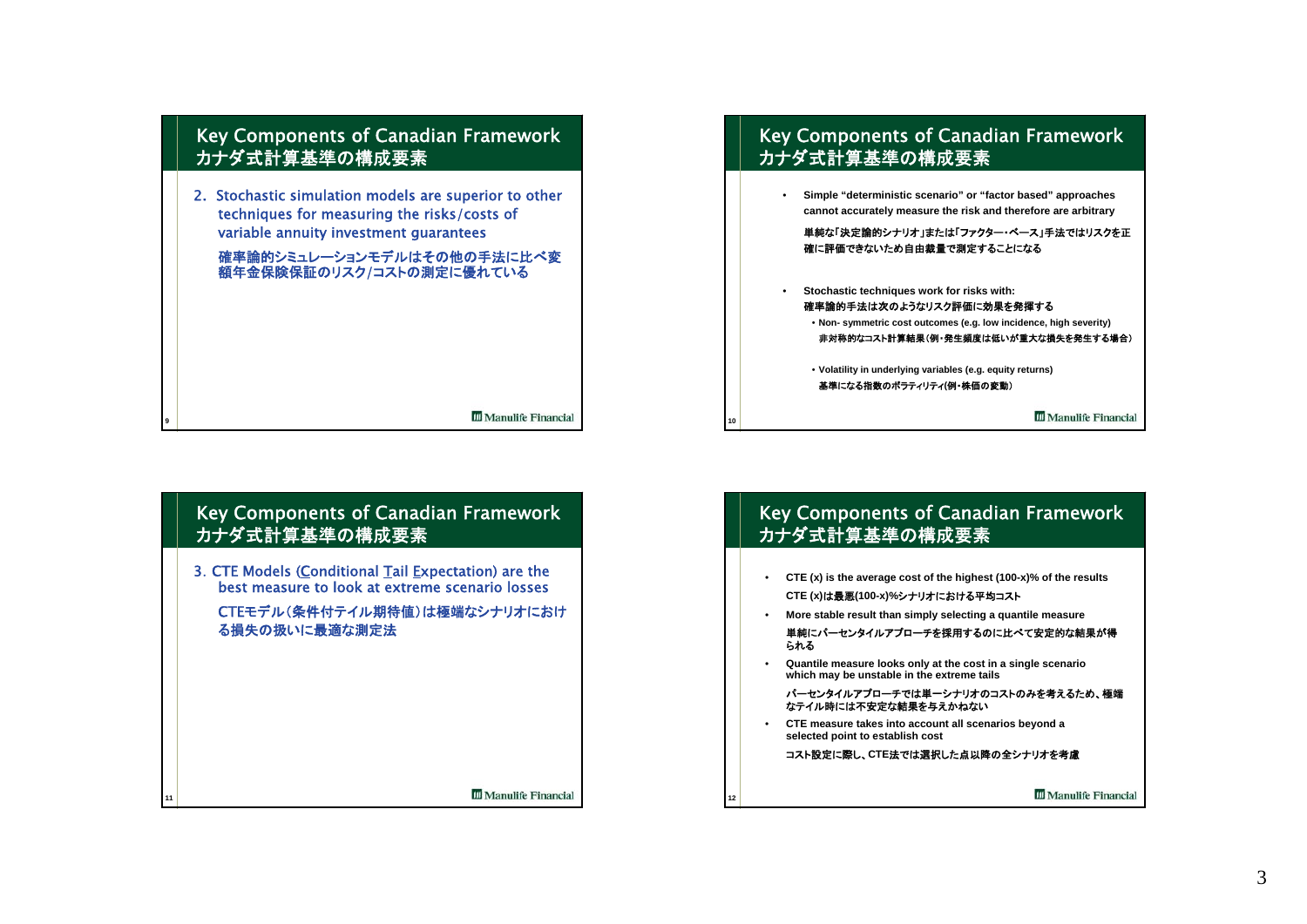

4. Real world models are more appropriate than risk neutral models to determine total balance sheet requirements

最低保証リスクに対するバランスシート所要額の決定にはリスク中立モデルよりも現実世界モデルの方が適している

**M** Manulife Financial

**M** Manulife Financial

## Key Components of Canadian Framework カナダ式計算基準の構成要素

5. Real World models used to establish reserves責任準備金計算に現実世界モデルを使用

**13**

**15**

# Key Components of Canadian Framework カナダ式計算基準の構成要素

• **Risk neutral models simply replicate theoretical market price for selling or hedging the risk**

#### リスク中立モデルは単純にリスクの売却・ヘッジにおける理論的な市場価格を再構築する

• **Excess of expected risk neutral cost over expected real world assumption cost represents an estimate of the market risk premium**

#### リスク中立コストの見込みと現実世界の計算基礎による見込みコストの差は市場リスクプレミアムの推定値

• **Risk neutral models are not designed to measure the true observed or expected distribution of costs**

#### リスク中立モデルは見込みコスト分布の実績・見込を測定する目的で設計さ れたものではない

• **Risk neutral models give no information on loss or cost distributions in the tails**

**14**

**16**

•

リスク中立モデルでは損失に関する情報もテイルのコスト分布も得られない**Manulife Financial** 

# Key Components of Canadian Framework カナダ式計算基準の構成要素

- • **Concern that "risk neutral" parameters are from models that focus on very different short dated risks** 全く異なる短期リスクを重視したモデルによって計算される「リスク中立」パ ラメータへの懸念• **"Risk neutral" price therefore may have very little relationship to a true market value (I.e. willing buyer/sell price)** 故に「リスク中立」価額は実際の市場取引価格(自発的な買い手に対する 売値)との関連性が非常に希薄になる場合がある
	- **TBSR framework can still work using "real world" approach for TBSR with "risk neutral" approach for reserves**

**TBSR**計算基準ならば**TBSR** で「現実世界」手法を、責任準備金で「リスク 中立」手法を使うことが可能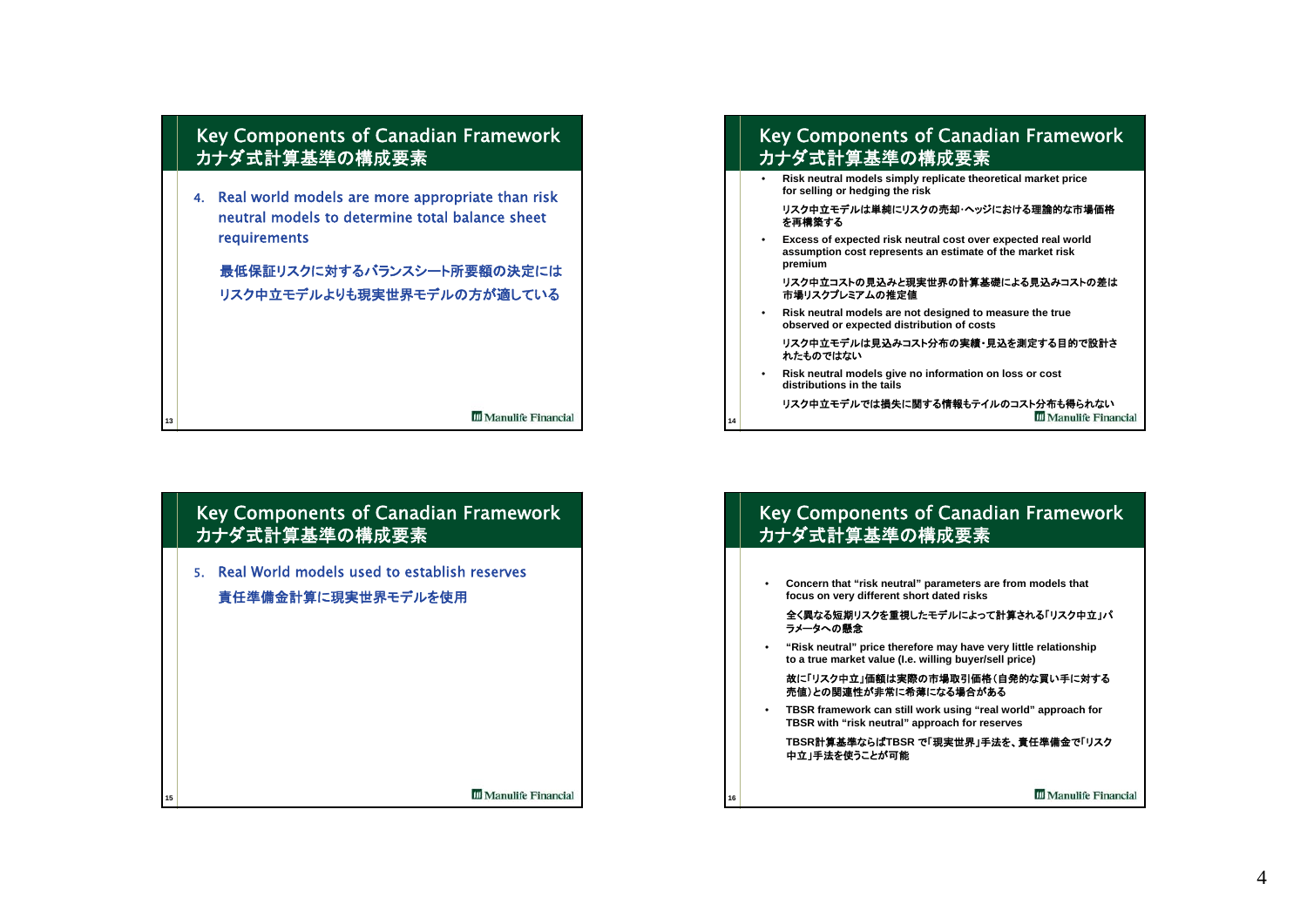

7. Consistency of practice in applying stochastic techniques is important

**19**

確率論的手法を適用する場合、実務との一貫性が重要

**M** Manulife Financial

# Key Components of Canadian Framework カナダ式計算基準の構成要素

• **Best Estimate Assumptions used for all policy related cash flow assumptions [includes surrender rates and optional re-set or annuitization rates]**

契約関連のキャッシュフロー計算基礎全てについて最善予測条件を使用(解約率、リセットあるいは年金支払いを選択する確率を含む)

- • **Margin for adverse deviation added to each assumption** 各前提条件に安全割増を付加
- **This approach to establish cash flows is used for both reserves and TBSR**

この手法により責任準備金と**TBSR**で用いるキャッシュフローを決定する

**M** Manulife Financial

# Key Components of Canadian Framework カナダ式計算基準の構成要素

• **Companies can use their own models**

**18**

**20**

## 保険会社は自社モデルを採用できる

• **To narrow range of model outcomes, "calibration" criteria are in place for required distribution of losses in the tails**

モデルの計算結果のばらつきをなくすため、必要とされるテイル上の損失分布に「カリブレーション」条件を適用

• **Focus is on "fat" tail models to ensure appropriate range of loss scenarios in the tails**

「ファット」テイルモデルに重点を置くことでテイル時の損失シナリオに十分な幅を持たせる

• **US approach of generating a general set of "stochastic paths" is not generally used in Canada**

一般的な「確率論的パス」を発生させる米国式アプローチはカナダでは通 常使用しない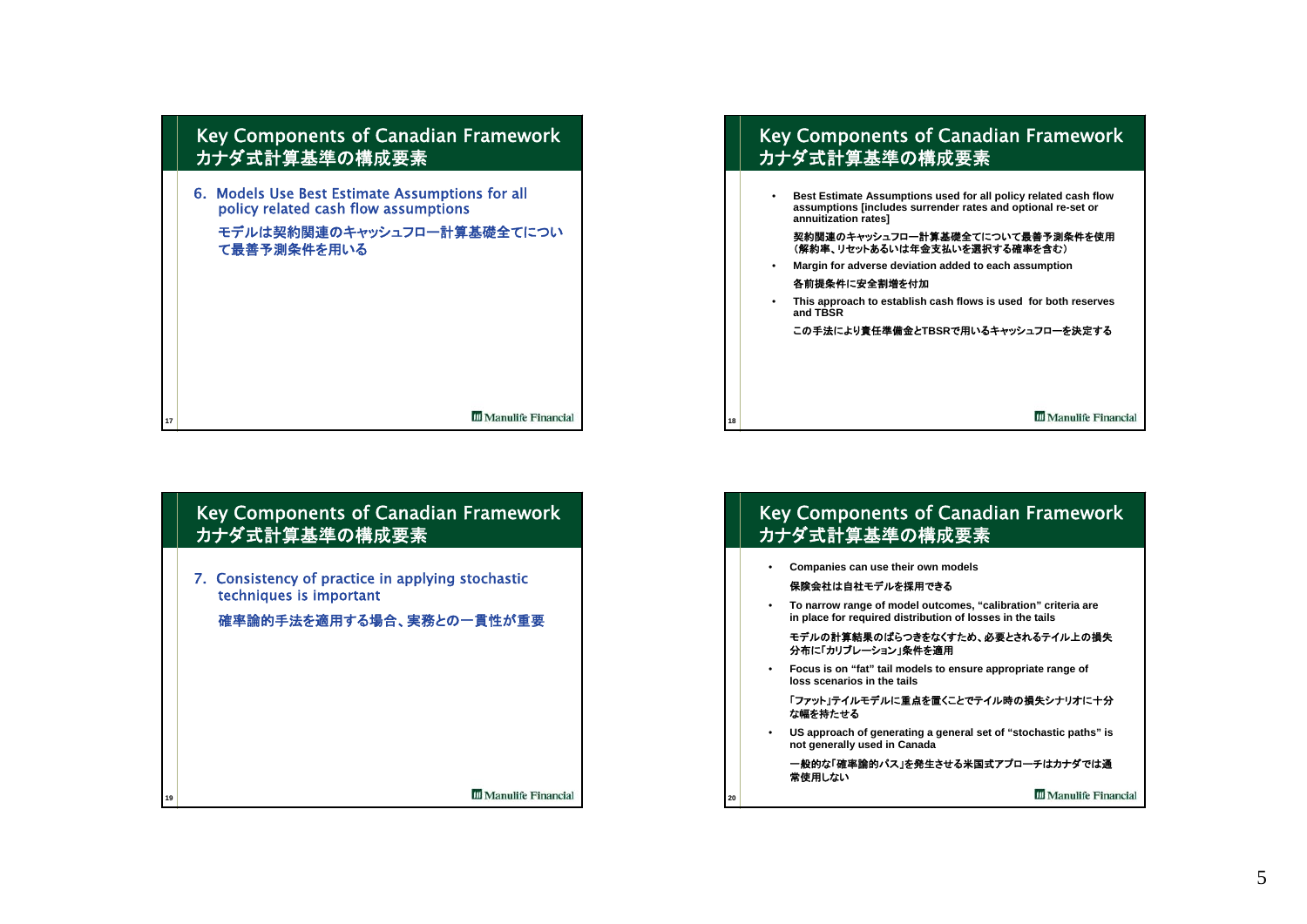



• **Minimum floors on capital or reserves discourage proper measurement and management of this risk**

### 資本・責任準備金に最低値を規定することはリスクの適切な計算・管理を妨げる

• **Formula approaches often overstate requirements for less risky products and understate requirements for more risky products**

### フォーミュラ方式の場合、低リスク商品に対する所要額を過大評価、リスクの高い商品に対する所要額を過小評価しがちである

• **Strong professional and regulatory oversight and standards on modeling and assumption setting are preferable to arbitrary minimums**

**22**

**24**

## 優れた専門家、監督機関による管理の実施、モデル化・前提条件設定につ いて基準を設置する方が自由裁量で最低値を設定するのよりも望ましい

**M** Manulife Financial

# Total Balance Sheet Requirement 最低保証リスクに対するバランスシート所要額

- • **Regulatory factors are used if company does not have approved model** 保険会社が承認済モデルを持たない場合は法定係 数を使用
- • **Approved models are company specific. Regulator focuses on model reliability and controls to approve models モデルは各会** 社が承認を受ける。監督当局はモデルの信頼性に注目し、モデルの承認を管理
- • **If companies have products not covered by standard factors, the regulator will provide company the scenarios used to generate the factors to allow them to develop appropriate factors** 標準係数で扱わないような商品を保険会社が取り扱う場合、 適切な係数を得るため、監督当局は標準係数を設定する際に用いたシナリオをその保険会社に対し提供する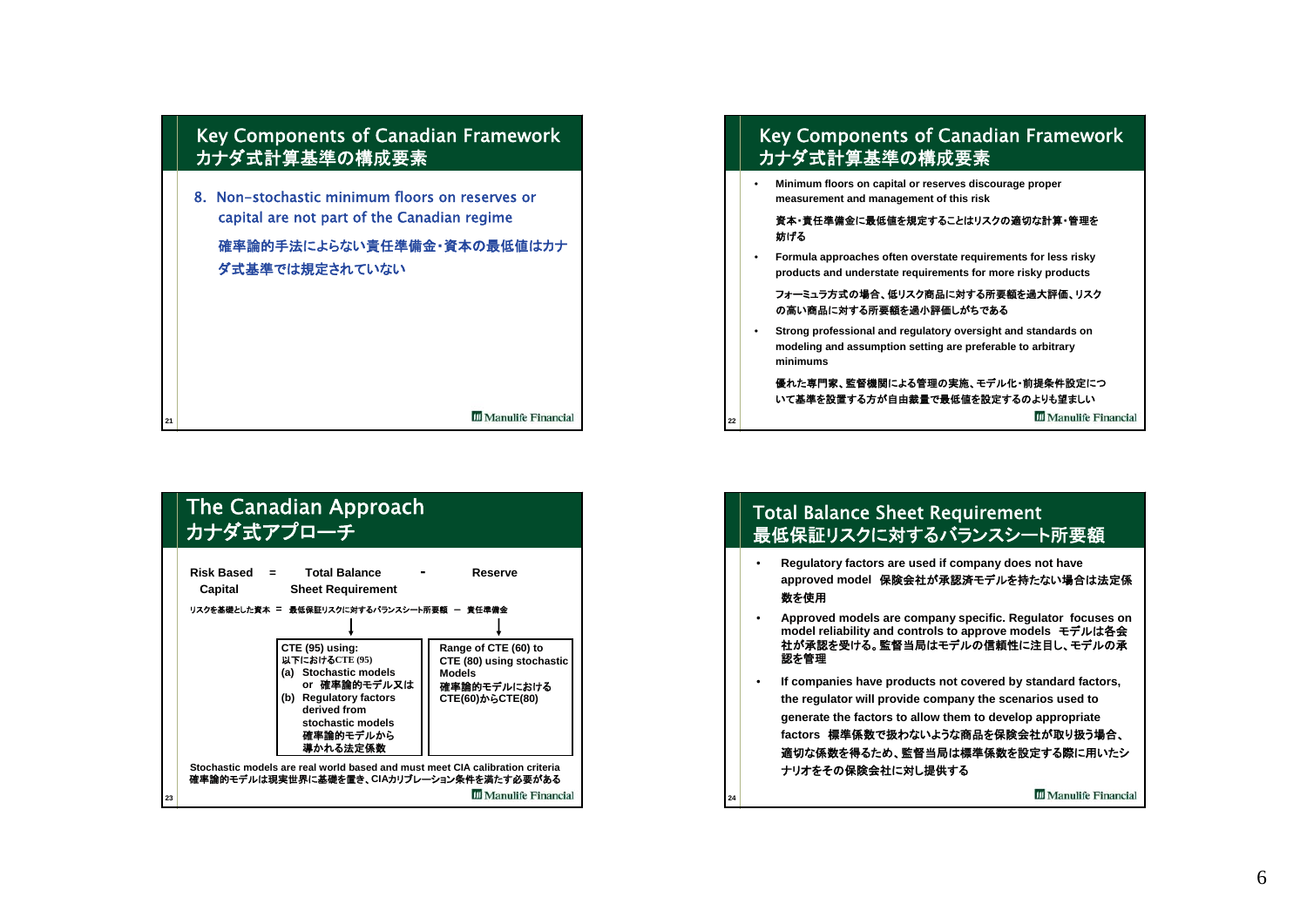# Reserve Requirements 責任準備金における要件

**25**

•

**27**

• **Stochastic models must be used for reserves unless the risk is immaterial**

## リスクが軽微でない限り責任準備金の計算には確率論的モデルを用いなくてはならない

• **Models have the same requirements as TBSR except that they do not need regulatory approval**

モデルの要件は**TBSR**と同様。ただし監督当局の承認を必要としない

• **Must meet CIA calibration criteria for stochastic paths**

確率論的パスに関する**CIA**カリブレーション条件を満たすこと

• **Reserves use company determined best estimate assumptions (including future surrenders) plus margin for adverse deviation**

責任準備金では保険会社の(将来の解約を含む)最善予測前提条件+安全割増を用いる**26** Manulife Financial

# How has the Canadian Model worked? カナダ式モデルの仕組み

 **Product designs have become less risky and features more rationally priced as reserves and capital directly model product risk appropriately**

### 責任準備金・資本で商品リスクを直接にモデル化したことで、低リスク性 の商品デザインとなり、商品機能も正当に価格付けされるようになった

• **Companies see immediate benefit from introducing less risky designs or modifying price**

#### 保険会社はより低リスクな商品設計・保険料の見直しによる利益を即座に享 受できる

• **Promotes rational company behaviour as no ability to arbitrage the reserve / capital requirements**

#### 責任準備金・資本の所要額を自由裁量で設定する余地がないため保険会社の合理的な行動を奨励する

•**Lack of arbitrary floors or factors is important contributor**

自由裁量による最低値や係数の設定が不可能なことが重要な一因**Manulife Financial** 

# Reinsurance and Hedging Credits 再保険とヘッジの効果

## **Reinsurance** 再保険

**28**

• **Full credit can be taken for reinsurance in both the TBSR andreserve calculations**

再保険は**TBSR**・責任準備金計算いずれの場合でも全額控除できる**Hedging** ヘッジ

• **Full credit for effective component of hedge can be taken in reserves**

### ヘッジが有効な部分については責任準備金で全額控除できる

• **Credit for effective component of hedge can be taken in TBSR – currently limited to 50% of effectiveness but discussions underway with industry to increase this**

## ヘッジが有効な部分を**TBSR**計算で控除できる**-**現在は有効部分の**50**%に限られているが、現在これを引き上げる議論が業界で進められている

**Manulife Financial** 

# How has the Canadian Model worked? カナダ式モデルの仕組み

• **Factor approach to regulatory TBSR is proving difficult to manage**

### 法定**TBSR**でファクター式を用いた場合の管理が困難なことが実証されつつある

• **Despite complex formulas, factor approaches cannot keep up with product design or emerging conditions**

複雑な計算式にも関わらず、ファクター方式では商品デザインや新たな条件を取り込んでいけない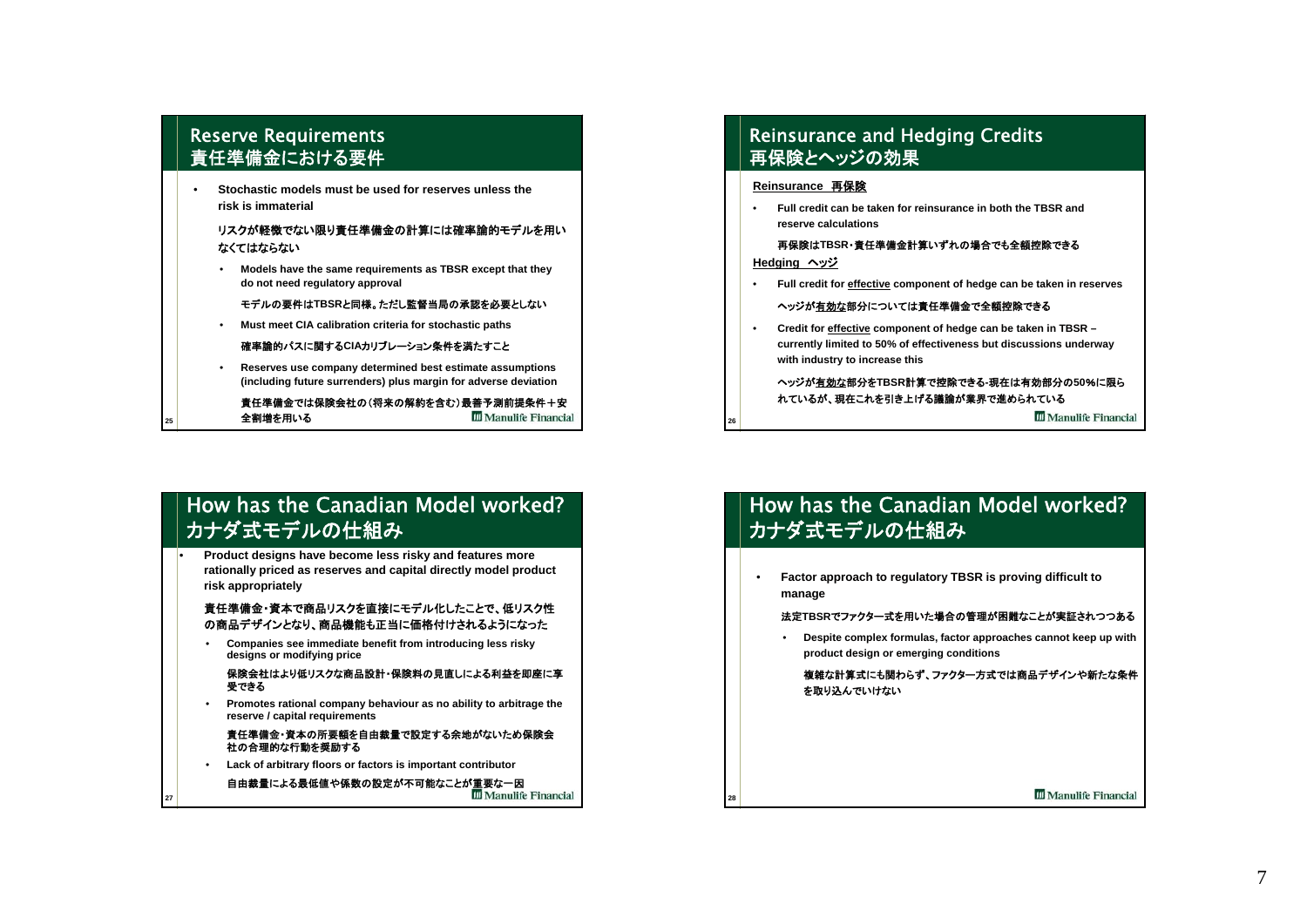# How has the Canadian Model worked?カナダ式モデルの仕組み

• **Large companies are moving to stochastic models to directly determine TBSR**

#### 大手保険会社は直接**TBSR**を設定する確率論的モデルに移行しつつある

• **Regulator (OSFI) must approve these models, and use similar acceptance criteria as bank risk based capital models**

監督当局**(OSFI)**はモデルを承認しなくてはならず、その際、銀行における リスクベース資本モデルに対する承認基準に準じた基準を使用

• **Infrastructure requirements to get regulatory approval of models is high**

監督当局のモデル承認を得るためのインフラ要件は厳しい

**M** Manulife Financial

# How has the Canadian Model worked?カナダ式モデルの仕組み

- • **Dynamic lapses becoming common for pricing, reserves, and capital** プライシング、責任準備金、資本設定において、動的解約率 は一般的になりつつある
	- **Most models were initially implemented with static lapses**

### モデルの多くは静的な解約率を当初導入

• **Dynamic lapses can significantly alter benefit cost**

#### 動的な解約率では給付金コストが大きく変わる可能性がある

• **Industry and regulator have moved to incorporating dynamic lapses as standard approach**

業界・監督当局は標準的なアプローチとして動的な解約率を取り入れる方 向に転換した

**M** Manulife Financial

# How has the Canadian Model worked?カナダ式モデルの仕組み

• **Volatility of reserve and capital requirements is a concern**

## 責任準備金・資本所要額の変動が懸念事項

**29**

**31**

•

**Stochastic models produce very volatile requirements**

### 確率論的モデルでは変動の大きな所要額が発生する

•**Are there acceptable methods to dampen volatility ?**

#### 責任準備金の変動を減らす良い方法はあるのか

- ¾ Mean reversion 平均回帰
- ¾ Changing level of conservatism (moving CTE level) 保守性レベルを変える(CTE水準を変える)

**M** Manulife Financial

# How has the Canadian Model worked?カナダ式モデルの仕組み

•**Companies are looking at hedging guarantee risks**

### 保険会社は保証リスクをヘッジする方向へ

**30**

**32**

• **Dynamic hedging programs are becoming common in North America**

### 北米では動的ヘッジがより実施されるようになってきている

• **Static hedges do not work because of policy features (resets) and dynamic behaviour**

### 契約特性(リセット)や動的な契約者行動のため静的ヘッジは機能しない

• **Dynamic hedging programs are expensive to implement, and need appropriate capital and reserve credit to incent companies to implement them**

動的ヘッジの実施にはコストを要する。適正な資本・準備金の減額を行うこ とで保険会社にその実施に見返りを与える必要がある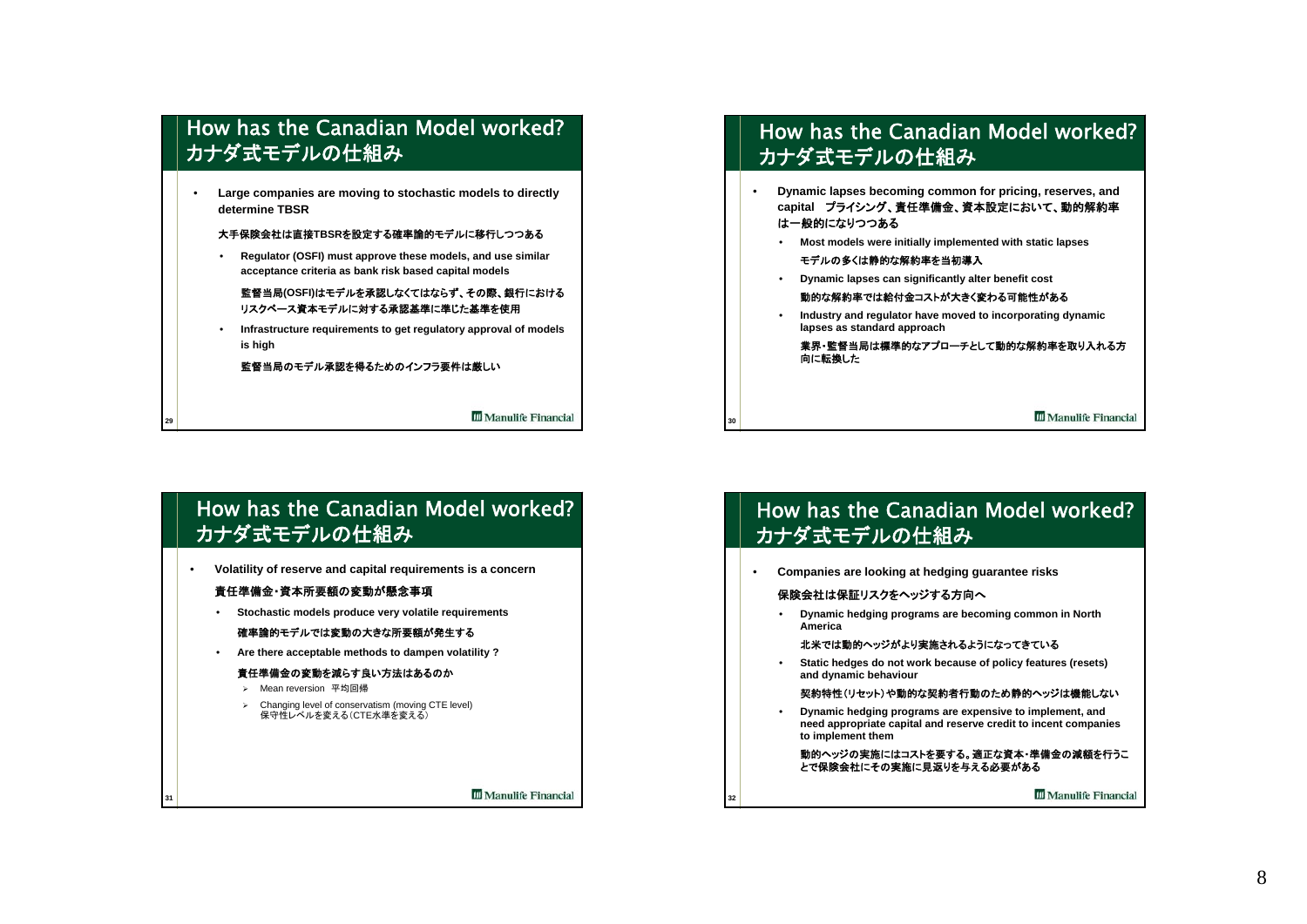

## Canada and US Compared カナダと米国の対比 **Canada has used this approach for several years;** •**US moving in 2005/06** カナダは過去数年間にわたり採用;米国は**2005**年**6**月に移行**Required Total Reserve Risk Based = Balance Sheet - HeldCapital Requirement (TBSR)** リスクに基づいた **<sup>=</sup>** 最低保証リスクに対する**-** 責任準備金積立額 必要資本額 バランスシート所要額 **Capital and reserves are integrated, and key measure is total balance sheet requirement** 資本と準備金が一体となり、主要な測定法は最低保証リスクに対するバランスシート所要額になる **M** Manulife Financial **34**

|                      | Canada and US Compared カナダと米国の対比 |  |
|----------------------|----------------------------------|--|
| 「- Similarities 共通点」 |                                  |  |

| Canada カナダ                | US 米国                     |
|---------------------------|---------------------------|
| Yes                       | Yes                       |
| Yes                       | Yes                       |
| Yes                       | Yes                       |
| Yes                       | Yes                       |
| <b>Real World</b><br>現実世界 | <b>Real World</b><br>現実世界 |
| Yes                       | Yes                       |
| Yes                       | Yes                       |
|                           |                           |

# Canada and US Compared カナダと米国の対比 - Differences 相違点

|                                                                                | Canada カナダ                                                                                                                                                          | US 米国                                                 |
|--------------------------------------------------------------------------------|---------------------------------------------------------------------------------------------------------------------------------------------------------------------|-------------------------------------------------------|
| <b>CTE level for TBSR</b><br>TBSRにおけるCTEレベル                                    | CTE (95)                                                                                                                                                            | CTE (90)                                              |
| <b>CTE level for Reserves</b><br>準備金におけるCTEレベル                                 | CTE (60) to CTE (80)                                                                                                                                                | CTE (65)                                              |
| <b>Cashflows valued</b><br>キャッシュフローの評価範囲                                       | To end of path<br>パスの最後まで                                                                                                                                           | To worst point in time on path<br>パスの最悪時点まで           |
| Whole contract vs. Guarantee only<br>契約全体 vs. 保証部分のみ                           | Guarantee only valued<br>using CTE (separate<br>acquisition allowance)<br>CTEを用いて評価した保証部分<br>のみ(新契約費部分を分ける)                                                         | Whole contract valued<br>using CTE<br>CTEを用いて評価した契約全体 |
| Additional minimum require-<br>ments on reserves and TBSR<br>準備金·TBSRの最低所要額の割増 | No                                                                                                                                                                  | Yes                                                   |
|                                                                                | Key difference is the US minimum requirement. This is based on a prescribed single<br>scenario that frequently produces higher requirement than stochastic results. |                                                       |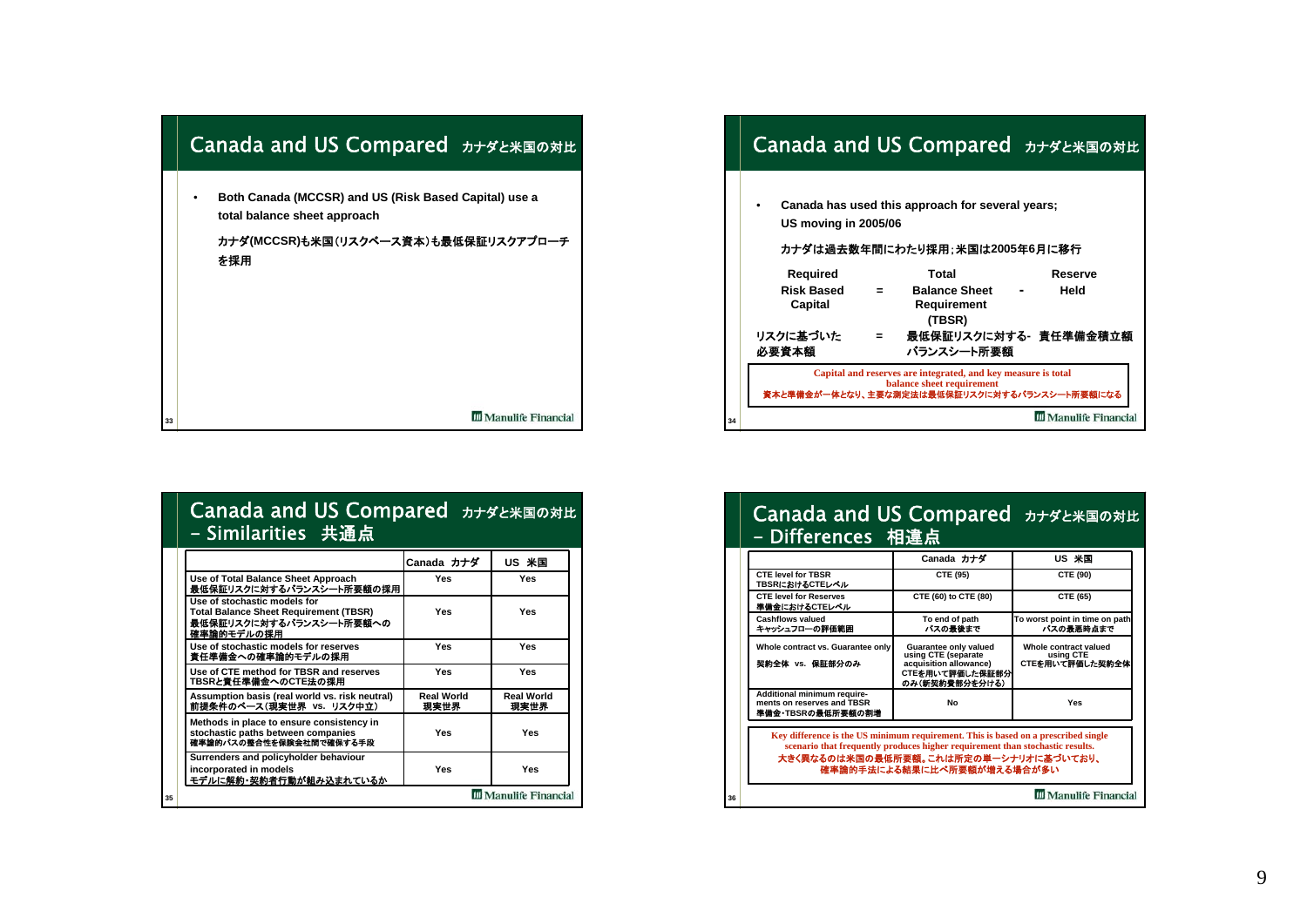## Canada and US Compared カナダと米国の対比 - Regulatory & Professional Oversight - 監督当局・専門家による管理

• **In Canada, models are specifically reviewed and approved by regulator and must meet professional (CIA) calibration criteria**

# カナダでは監督当局によってモデルが具体的に検査・承認され、専門家**(CIA)**<sup>の</sup> カリブレーション基準を満たさなくてはならない

• **In US, there is no regulatory review of models, but calibration criteria for models is set by regulator**

米国ではモデルを監督当局が検査することはないが、モデルのカリブレーション 基準を設定する

• **Both Canada and US have "simpler" framework for less sophisticated companies. This is factor based in Canada and based on a package of scenarios from regulator in US.**

カナダ・米国共に「よりシンプルな」基準を十分な技術を持たない保険会社向け にも用意している。これはカナダではファクター方式の基準であり、米国監督当 局ではシナリオ・パッケージによる基準である **M** Manulife Financial

## Observations on Key Differences between Japan & North American Approaches 日本・北米式手法上の主な相違点の考察

**37**

| 北米<br><b>North America</b>                                                                                                                                | Japan 日本                                                          |
|-----------------------------------------------------------------------------------------------------------------------------------------------------------|-------------------------------------------------------------------|
| <b>Focus on integrated Total</b><br><b>Balance Sheet Requirement</b>                                                                                      | <b>Capital and Reserves</b><br>looked at separately               |
| 統合された最低保証リスクに対する<br>バランスシート所要額を重視                                                                                                                         | 資本と責任準備金を別々に取り扱う                                                  |
| <b>Required Capital Based on</b><br>Stochastic modeling of<br><b>Actuarial Tail Risk</b>                                                                  | <b>Required Capital is formula</b><br>based formula in most cases |
| 所要資本は数理的テイルリスクの<br>確率論的モデルに基づく                                                                                                                            | 主にフォーミュラ方式に基づいた資本                                                 |
| <b>Real World Stochastic Models</b><br>using CTE Approach are used for<br><b>Reserve and Capital Components</b><br>責任準備金及び資本部分にCTE式を用いた<br>現実世界確率論的モデルを採用 | When used, stochastic models<br>are risk neutral<br>リスク中立確率論的モデル  |

## North America and Japan Compared 北米と日本の対比

 $\checkmark$  **Both Japan and North America have recognized that the risk of variable annuities require a new approach to reserves and capital**

### 日本と北米では、変額年金における責任準備金と資本設定には新たな手法が必要であると認識されている

 $\checkmark$  **Both Japan and North America are evolving to stochastic frameworks that more accurately measure risk**

日本と北米では、より正確にリスク測定が可能な確率論的手法に基づく 体制に進化しつつある

**M** Manulife Financial

## Observations on Key Differences between Japan & North American Approaches 日本・北米式手法上の主な相違点の考察

**38**

| North America 北米                                                                                                                                      | Japan 日本                                                                                            |
|-------------------------------------------------------------------------------------------------------------------------------------------------------|-----------------------------------------------------------------------------------------------------|
| Stochastic models are complex<br>(regime shifting log - normal,<br>stochastic volatility log - normal)<br>複雑な確率論的モデル<br>(局面転換対数正規、<br>確率論的ポラティリティ対数正規 | Simple log - normal model<br>単純な対数正規モデル                                                             |
| Contingency reserves do not<br>exist<br>危険準備金が存在しない                                                                                                   | Contingency reserves held in addition to<br>regular capital requirements<br>通常の資本所要額と別に危険準備金を積む     |
| Company's target capital ratio<br>is 200-300% of minimum<br>requirement<br>資本比率目標値は最低稽立額の<br>200-300%                                                 | Company's target capital ratio<br>is 600-1000% of minimum<br>requirement<br>資本比率目標値は最低稽立額の600-1000% |
|                                                                                                                                                       | <b>III</b> Manulife Financial                                                                       |